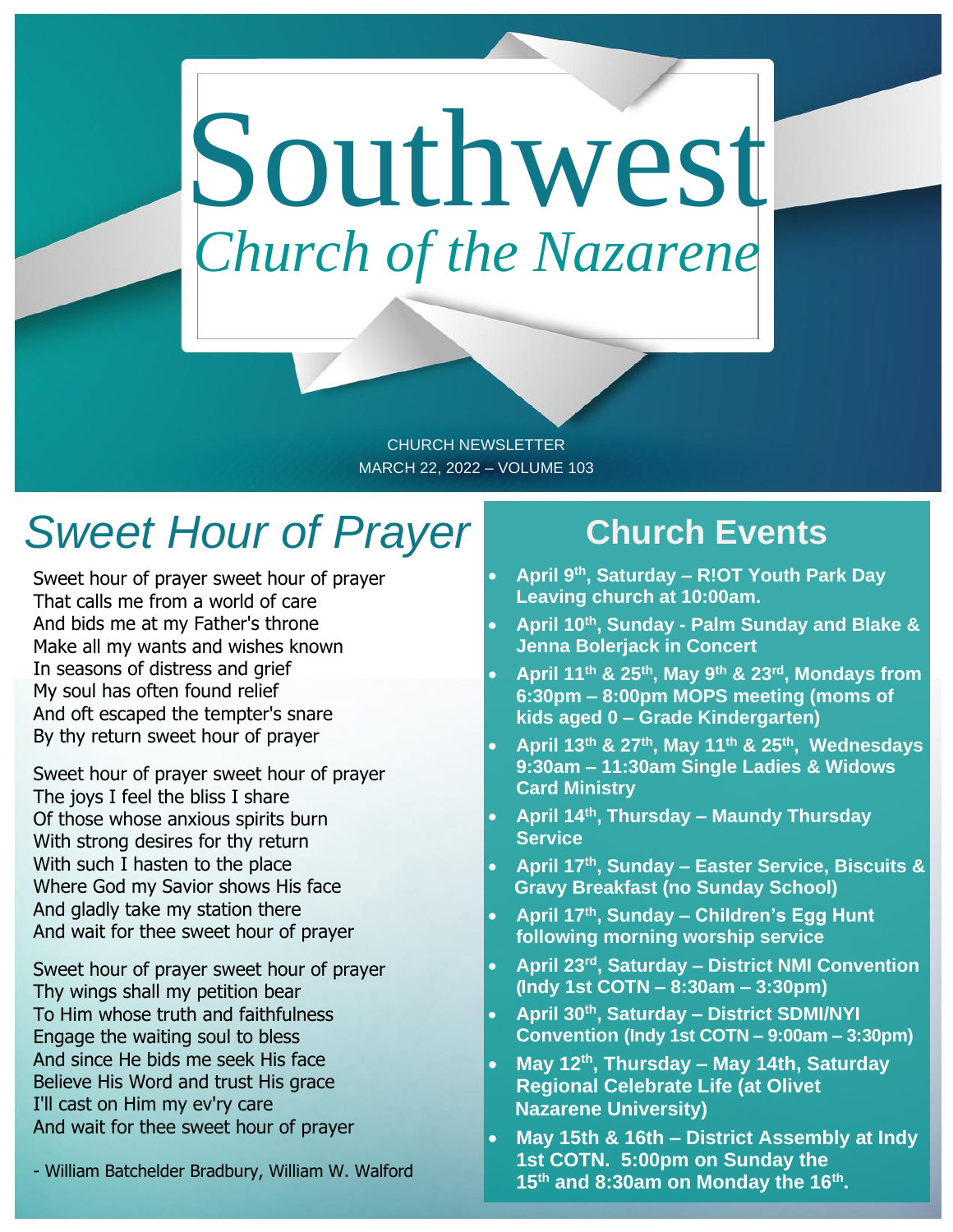### **Praises:**

- Praise the Lord for the Whiteley Family! We are thankful they have transferred their membership to Southwest Church. May the Lord bless and use them in many ways to build our church.
- Praise the Lord for a good Sunday! The Spirit of the Lord was with us in a wonderful way through the music and the message. We also had a great attendance day of 128 people. It was so good to see returning members who have been out for awhile for different reasons: Joe and Jan Stewart, Summer Wilson, Anna and Logan (friends of the Strains).

### **Prayer Needs:**

- Pray for our Country (President & Governing Leaders)
- Please pray for the people in Ukraine and Russia. Many lives are being impacted greatly due to the military conflict.
- Pray for the Church of the Nazarene  $-$  They are asking churches to pray for our denomination. You can find this on their website [www.usacanadaregion.org/pray.](http://www.usacanadaregion.org/pray)
- Pray for those out of church today  $-$  those who have fallen away, our friends and neighbors who have never been or never known Christ, and those who choose to put off turning to Christ.
- Pray for a Leader for our Nursing Home Ministry. They are open and ready and would love to have us visiting and holding a service there each Sunday again.

### *Easter Service 10:40am Sunday, April 17th 9:30am Biscuits & Gravy Breakfast*

**Invite a friend, neighbor, family member, or coworker to celebrate**  *Our Risen Savior!*

### **Prayer Needs:**

▪ For Personal Prayer Needs, please see the mailed and emailed versions of the church newsletter.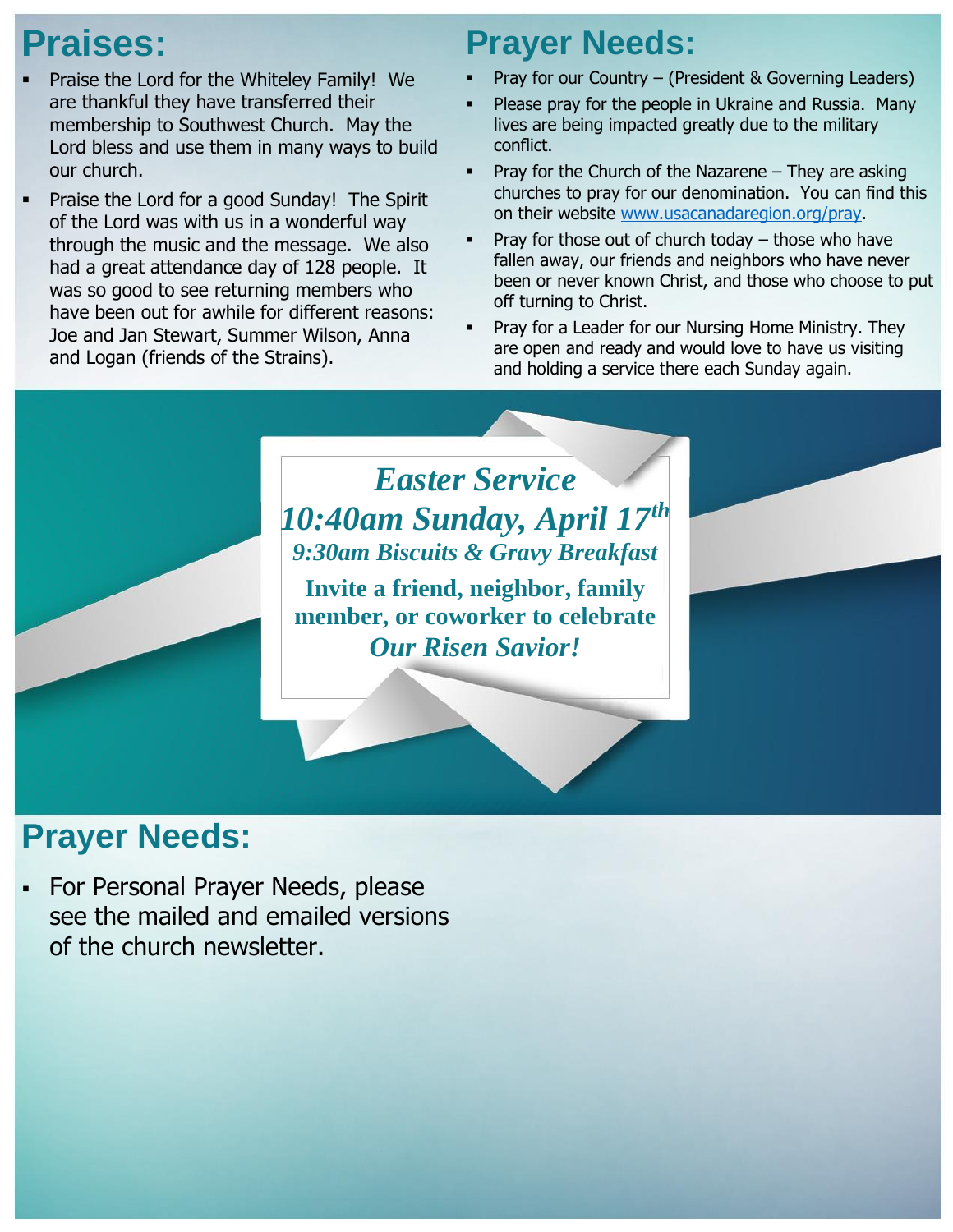### Announcements: MATTHEW 6:9-13

Saturday, April 23, 2022  $9$  am $-3$  pm

In Centennial Chapel on the campu of Olivet Nazarene University

\$30 event ticket | Optional \$15 lunch ticket available the

**Ladies Day is back! Join in a fun day with 2 great speakers (Alli Worthington & Sarah Forgrave) and Mandisa and band as musical guest! For more information or to order tickets, call 815-939-5330 or go directly to the website at https://www.itickets.com/ events/459291.html.**

**Tickets = \$30.00 ea. If you are going, please let Cindy** 

**Robinson know so we can coordinate transportation. The lunch add-on is \$15.00 and is only available until 3/31/22. Please purchase the lunch option if riding with the church (by 3/31/22).** 

**<sup>9</sup>In this manner, therefore, pray: Our Father in heaven, Hallowed be Your name. <sup>10</sup> Your kingdom come. Your will be done On earth as it is in heaven. <sup>11</sup> Give us this day our daily bread. <sup>12</sup> And forgive us our debts, As we forgive our debtors. <sup>13</sup> And do not lead us into temptation, But deliver us from the evil one. For Yours is the kingdom and the power and the glory FOREVER. AMEN. NKJV** 

#### *Sermon Series and Easter Services*  **Jesus Christ: Our High Priest - Hebrews 10**

**March 20 – No More Guilt March 27 – Entering God's Presence** (If you missed either one of these, check it out on Facebook or our website!)

**April 3 – Does Grace Ever Run Out?**

**April 10 – Palm Sunday and Blake & Jenna Bolerjack in Concert**

**April 17 – Easter Celebration**

NAZARENE

**MINISTRIES** 

j

### IT'S EGG HUNT TIME!

 We are colleting candy and small **treats (little erasers, stickers,**  temporary tattoos, "sticky hands", stampers, etc.) Can you help us out?

We'll have a collection crate in the foyer for donations (through Palm Sunday, April 10<sup>th</sup>). Due to chocolate melting in the past, preferred candies would be non-chocolate ones. Also, be sure your items can easily fit in a closed in a plastic egg. If you'd rather give money than candy, see Cindy Robinson. Thank you so much for helping make this event special for the children.

**Easter Sunday (April 17th), we'll be treated to a Biscuits & Gravy breakfast prepared by Chef Harry & Terri Greene! Breakfast starts at 9:30am. There is no Sunday School this day. Then, we'll have Easter worship service and celebrate for He Has Risen Indeed! After service is over, we'll have the Egg Hunt! Be sure to invite someone to service with you for this great day!**

### *Helping Ukraine Refugees*

food, water, and essential supplies. Also, funds will support Beginning this Sunday and going through April 17th, we'll be collecting donations that will go toward emergency support associated with transportation, shelter,



COMPASSIONATE

churches as they care for people within Ukraine and those traveling from Ukraine to **small example 1** neighboring countries. We'll have the "little" church" right beside our normal offering box for the next few weeks for contributions to send to NCM Ministries Ukraine Crisis Response Fund – Eurasia Region. In addition, we would like to build 100 Crisis Care Kits to send the muchneeded hygiene and comfort kits to those impacted. Find a list of requested items at the NMI table in the foyer or check out the Facebook post from this week. We'll need these items by April 17th, as well. *So far, we've raised \$240 in relief and Crisis Care Kits! Thanks!*